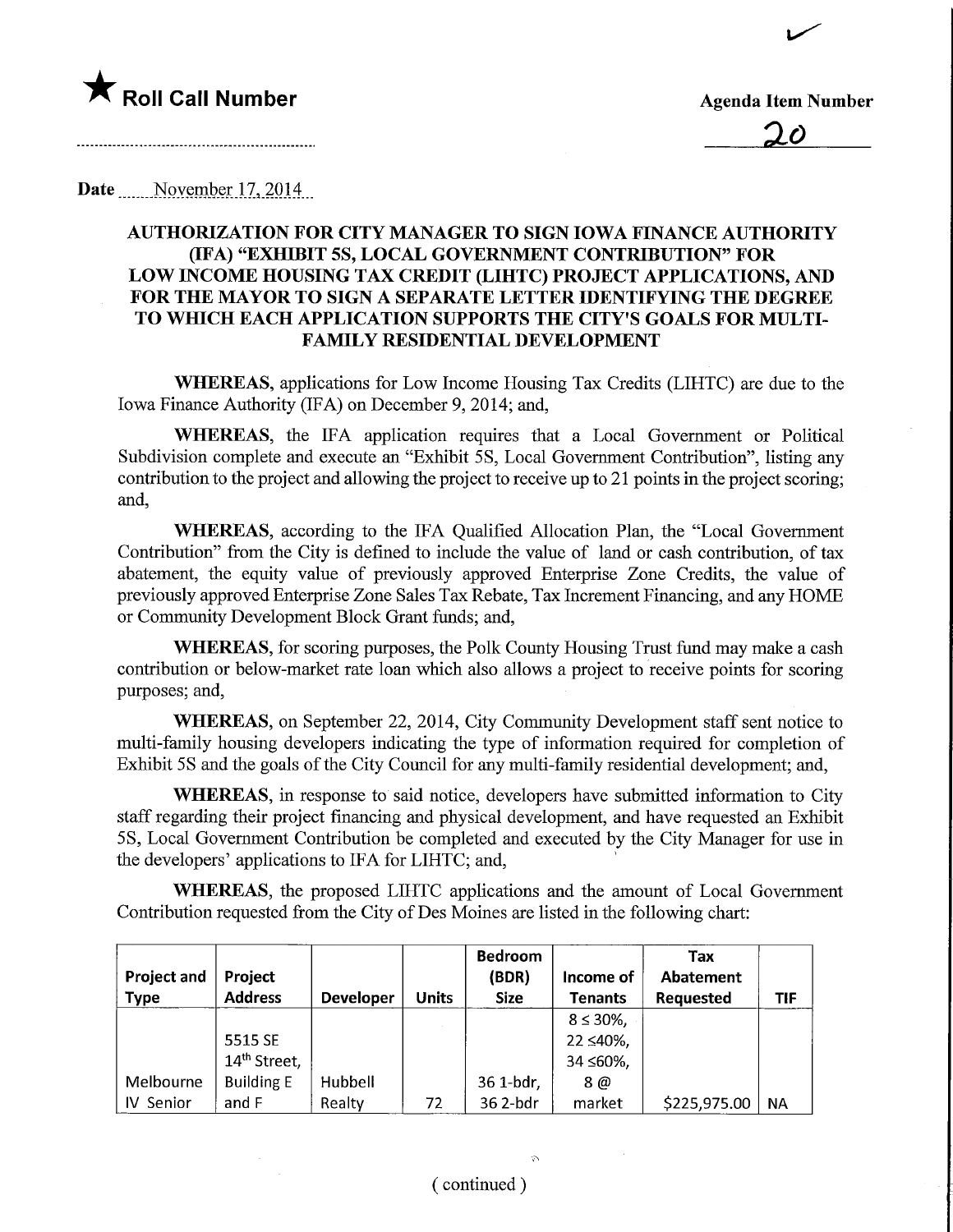

36

## Date November 17, 2014

|                    |                |                  | #            | <b>Bedroom</b> |                 | <b>Tax</b>       |           |
|--------------------|----------------|------------------|--------------|----------------|-----------------|------------------|-----------|
| <b>Project and</b> | Project        |                  | Uni          | (BDR)          | Income of       | <b>Abatement</b> |           |
| <b>Type</b>        | <b>Address</b> | <b>Developer</b> | ts           | <b>Size</b>    | <b>Tenants</b>  | <b>Requested</b> | TIF       |
|                    |                |                  |              |                | 4 ≤30%          |                  |           |
|                    |                |                  |              | 12 1-bdr,      | 12 ≤40%,        |                  |           |
|                    | 3720 E.        | Conlin           |              | 36 2-bdr,      | 48 ≤60%,        |                  |           |
| Hilltop II         | Douglas        | Development      |              | 12 3-bdr,      | 8 @             |                  |           |
| Family             | Avenue         | Group            | 72           | 12 4-bdr       | market          | \$478,243.00     | <b>NA</b> |
|                    | SE 5th         |                  |              |                |                 |                  |           |
| South              | Street,        | Miller-          |              |                | 47 ≤60%,        |                  |           |
| Ridge              | south of       | Valentine,       |              | 11 1-bdr,      | 6@              |                  | See       |
| Senior             | Army Post      | Cincinnati       | 53           | 42 2-bdr       | market          | None             | Note      |
|                    |                |                  |              |                | $3 \le 30\%$    |                  |           |
|                    | 2455           |                  |              |                | $9 \le 40\%$ ,  |                  |           |
| <b>MLK</b>         | Martin         |                  |              |                | 33 ≤50%,        |                  |           |
| Crossing           | Luther         |                  |              |                | $4 \leq 60\%$ , |                  |           |
| Senior             | King, Jr.      | Curly Top (CT)   |              | 31 1-bdr;      | 6 @             |                  |           |
| Apartments         | Parkway        | Development      | 55           | 24 2-bdr       | market          | \$339,300.00     | <b>NA</b> |
|                    |                |                  |              |                | 4≤30%,          |                  |           |
|                    |                |                  |              |                | 12 ≤40%,        |                  |           |
| 3714               | 3714           |                  |              |                | 22 ≤60%         |                  |           |
| Ingersoll          | Ingersoll      | Newbury          |              |                | 2@              |                  |           |
| Senior             | Avenue         | Living           | 40           | 2-bdr<br>40    | market          | \$106,105.00     | <b>NA</b> |
|                    |                |                  | 29           |                |                 |                  |           |
| <b>Total Units</b> |                |                  | $\mathbf{2}$ |                |                 |                  |           |

Note: The South Ridge senior housing project is located within the Southridge Mall Project Area wherein the City previously agreed to provide an Economic Development Grant payable in semi-annual installments based on the incremental taxable value added to the Project Area by redevelopment and new development pursuant to the Urban Renewal Development Agreement with Macerich Southridge Mali, LLC, approved on May 7, 2014, by Roll Call No. 12-0745. The estimated total amount of all the installments attributable to the senior housing project is \$512,817.

WHEREAS, staff has reviewed the submittals for location and concentration of affordable housing projects; and

WHEREAS, drafts of the "Exhibit 58, Local Government Contribution" for each project are on file in the City Clerk's office.

NOW THEREFORE, BE IT RESOLVED, by the City Council of the City of Des Moines, Iowa, that:

1. The City Manager or his designee should complete and sign the "Exhibit 5S, Local Government Contribution" currently on file in the City Clerk's office identifying the estimated amount of the City contribution under the City-wide Tax Abatement Program, and any other previously approved City development incentives for each of the housing projects identified above.